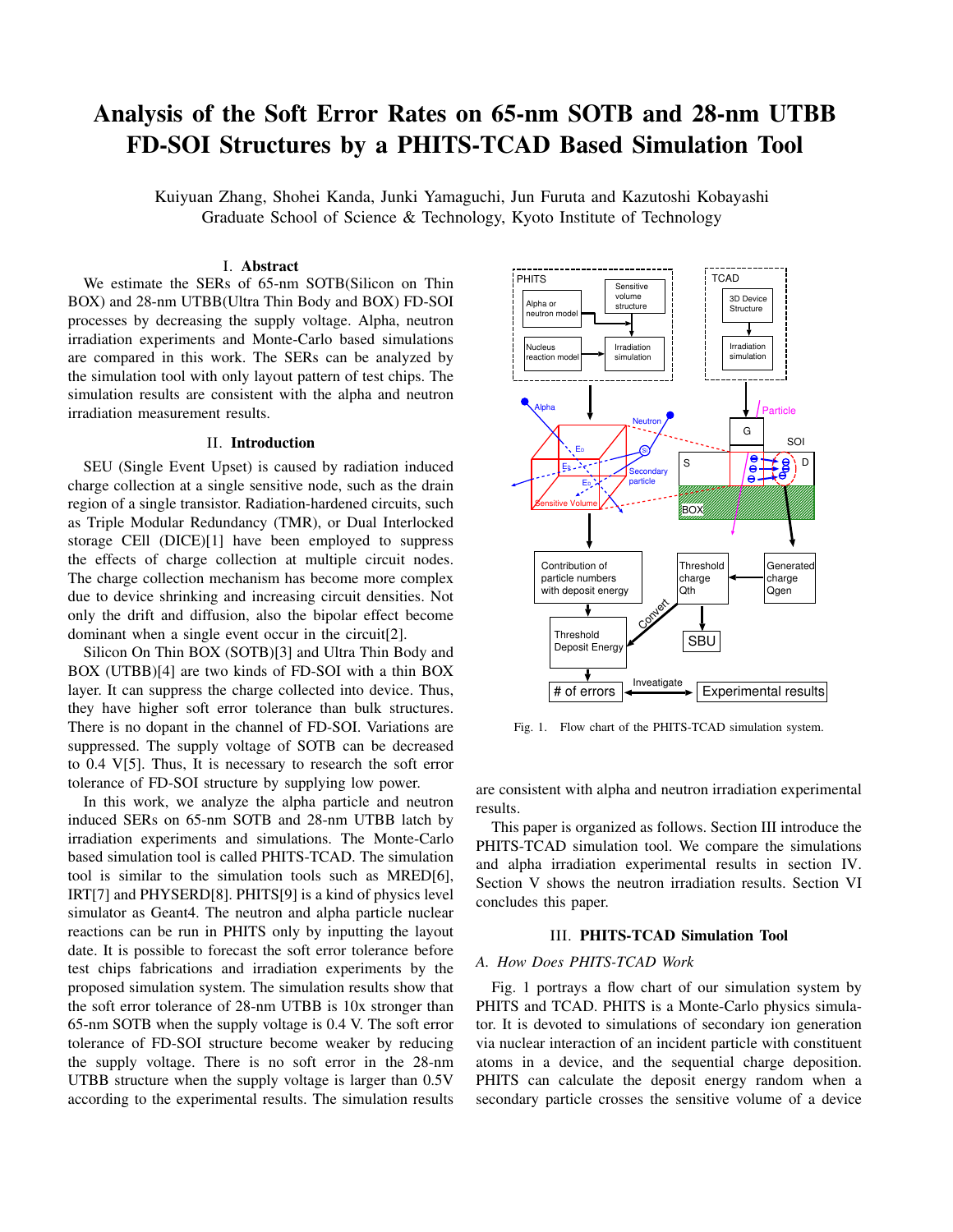

Fig. 2. The deposit energy by PHITS. The secondary particle, which deposit energy is larger than the threshold energy, is counted to one SEU.

as shown in Fig. 1. The deposit energy  $(E<sub>D</sub>)$  corresponds to the particle's lost energy.

In the TCAD simulation part, generated charge  $(Q_{\text{gen}})$  is collected into drain by a particle hit as shown in Fig. 1. An SEU (Single Event Upset) occurs in the circuit when  $Q_{\text{gen}}$  is large enough. We call it the threshold charge  $(Q<sub>th</sub>)$ , which is used to calculate the threshold deposit energy.  $Q_{\text{deposit}}$  can be converted to the  $E_{\text{deposit}}$ .  $E_{\text{deposit}}$  of 1 MeV is equivalent to  $Q_{\text{deposit}}$  of 50 fC[10].

Fig. 2 shows a relationship of the particle numbers and the deposit energy in the sensitive volume by PHITS simulations. The secondary particle, which deposit energy is larger than the threshold energy, is counted to one SEU. The numbers of those particles are considered to the numbers of SEUs. The deposit energy is calculated by TCAD simulations as shown in Fig. 2.

#### *B. Simulation Setup*

Fig. 3 shows a latch circuit and its layout structure. Fig. 4 shows the bird view of the device structure in PHITS simulations. It shows a latch structure. The red box indicates a sensitive volume. It is built based on the layout structures of the latch in test chips. The SOI body under the gate of an inverter is considered as a sensitive volume. The thicknesses of the thin BOX and the SOI body of SOTB are 10-nm and 12-nm while those are 25-nm and 7-nm in UTBB respectively. Alpha or neutron irradiation particles hit the latch model from above in PHITS. The same structures are constructed in TCAD simulations as 3D device-models as shown in Fig. 5. The 28-nm model is scaled by K rule from the 65-nm model. The particle hit the gate part of inverter in the latch..



Fig. 4. Device structure used in PHITS simulations. This structure shows the sensitive volume of a latch. The SOI layers under G is regarded as the sensitive volume according to the TCAD simulation.

# IV. Simulation and Experimental Results by Alpha Irradiation

We analyze the soft error rates of SOTB and UTBB structures according to supply voltages by the proposed simulation tool and alpha irradiation experiments. A 3MBq  $^{241}$ AM alpha source is used in the experiments and the area of the alpha source is  $1 \text{ cm}^2$  as shown in Fig. 6. The irradiation time is one minute.

Eq. (1) is used to calculate cross-section by alpha irradiation.

$$
CS_{\text{Alpha}}(\text{cm}^2/\text{bit}) = \frac{N_{\text{SEU}}}{F_{\text{Alpha}} \times N_{\text{bit}}} \tag{1}
$$

where  $N_{\text{SEU}}$  is the number of SEUs and  $F_{\text{Alpha}}$  is Flux of alpha particles. N<sub>bit</sub> is the number of bits.

# *A. Simulation and experimental Results in SOTB Structure*

Fig. 7(a) shows the alpha cross-section by the PHITS-TCAD simulations of the SOTB structure. VDD is decreased



(a) The cross-section of 3D NMOS device model in the SOTB structure.



(b) The cross-section of 3D NMOS device model in the UTBB structure.

Fig. 5. The device-level models.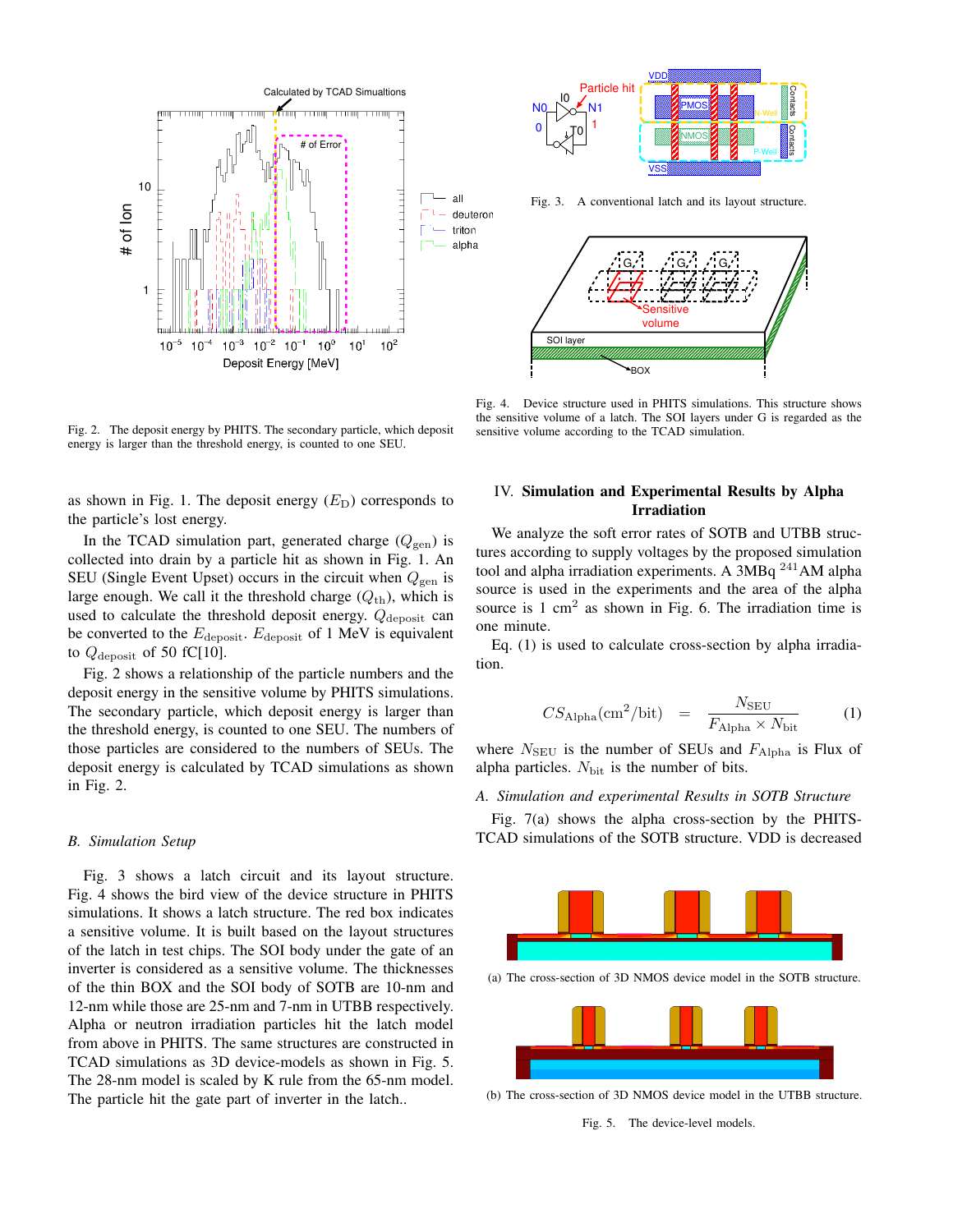

(a) Photo of the alpha source and (b) Image of the alpha experiments, chip.

the distance between alpha source and chip is 0.7 mm.

Fig. 6. Alpha experiment setup.

from 1.2 V to 0.4 V. The alpha irradiation experiments results are also shown in Fig. 7(a). In PHITS simulations, the numbers of the alpha particles are  $10^8$ . The area of flipflop is  $4.08x1.8 \ \mu m^2$ . The number of FFs (one bit) in the test chip is  $5x10<sup>4</sup>$ . The cross-sections of SOTB latch increase by reducing the supply voltage. The cross-section increases 18x by decreasing the VDD from 1.2 V to 0.4 V according to the experimental results.

#### *B. Simulation and experimental Results in UTBB Structure*

Fig. 7(b) shows the alpha cross-section by the PHITS-TCAD simulations and experiments of the UTBB latch structure. There is no error in the UTBB structure when VDD is larger than 0.5 V according to the alpha irradiation experiments. Therefore, we sweep VDD form 0.45 V to 0.4 V in the simulations and experiments. The area of one flipflop is  $2.04x0.9 \mu m^2$ . The number of flip-flop in the test chip is  $4x10^5$ . The cross-section increases 2.5x when VDD is reducing from 0.45 V to 0.4 V according to the experimental results.

The simulation results are 70% of the experimental results in average. It is because that the number of errors is very few according to the alpha irradiation experiments.

# V. Neutron Irradiation Induced SERs by Simulations and Experiments

Fig. 8(a) and 8(b) show the neutron induced SER by neutron irradiation experiments and PHITS-TCAD simulations. The neutron irradiation experiments are conducted at RCNP in Osaka Univ. Eq. (2) is used to calculate the SERs of PHITS-TCAD simulations.

$$
SER_{\rm SBU}[FIT/Mb] = \frac{3.6 \times 10^{18} \times A_{\rm neutron} \times N_{\rm SBU} \times F}{N_{\rm Neutron}} \tag{2}
$$

where  $A_{\text{neutron}}$  is the area of neutron beam in PHITS simulations.  $N_{SBU}$  is the number of SEUs and  $N_{\text{Neutron}}$  is number of all neutron particles.*F* is the Flux in the particle area.

According to the neutron irradiation experimental results, there is no error in the 28-nm UTBB structure. Thus, the SERs

are shown by 90% error-bar in Fig. 8(b). The SERs increase by reducing the supply voltage. The SERs of UTBB are no larger than 15 FIT/Mb when the supply voltage is 0.4 V. The soft error tolerance of 28-nm UTBB is 10x stronger than the 65-nm SOTB when the supply voltage is 0.4 V according to the neutron irradiation simulations. The simulation results by PHITS-TCAD are consistent to the experimental results.

## VI. Conclusion

We propose a PHITS-TCAD simulation tool to estimate the soft error rates according to supply voltages in 65-nm SOTB and 28-nm UTBB structures. It is easy to estimate the alpha and neutron induced soft error tolerance by this simulation tool by using the layout of test chip fabrication. The simulation time is shot. In the SOTB structure, the alpha cross-section increases 18x and neutron induced SERs increases 100x by reducing the supply voltage from 1.2 V to 0.4 V. In the UTBB structure, the soft error rates become much lower. There is no error occurrence in 28-nm UTBB according to the neutron experimental results. The 28-nm UTBB is 10x stronger than the 65-nm SOTB when the supply voltage is 0.4 V according to the PHITS-TCAD simulation results. The simulation results are consistent with the alpha and neutron irradiation experimental results.

#### **REFERENCES**

- [1] D. Krueger, E. Francom, and J. Langsdorf, "Circuit design for voltage scaling and SER immunity on a quad-core itanium processor," in *ISSCC*, Feb. 2008, pp. 94–95.
- [2] B. Olson, D. Ball, K. Warren, L. Massengill, N. Haddad, S. Doyle, and D. McMorrow, "Simultaneous single event charge sharing and parasitic bipolar conduction in a highly-scaled sram design," vol. 52, no. 6, pp. 2132–2136, Dec. 2005.
- [3] N. Sugii, R. Tsuchiya, T. Ishigaki, Y. Morita, H. Yoshimoto, and S. Kimura, "Local vth variability and scalability in Silicon-on-Thin-BOX (SOTB) CMOS with small random-dopant fluctuation," *IEEE Trans. Elec. Dev.*, vol. 57, no. 4, pp. 835 –845, Apr. 2010.
- [4] P. Roche, J.-L. Autran, G. Gasiot, and D. Munteanu, "Technology downscaling worsening radiation effects in bulk: Soi to the rescue," in *IEDM*, Dec 2013, pp. 31.1.1–31.1.4.
- [5] K. Kobayashi, K.and Kubota, M. Masuda, Y. Manzawa, J. Furuta, S. Kanda, and H. Onodera, "A Low-Power and Area-Efficient Radiation-Hard RedundantFlip-Flop, DICE ACFF, in a 65 nm Thin-BOX FD-SOI," *IEEE Trans. Nucl. Sci.*, vol. 61, no. 4, pp. 1881 – 1888, Aug. 2014.
- [6] K. M. Warren, B. D. Sierawski, R. A. Reed, R. A. Weller, C. Carmichael, A. Lesea, M. H. Mendenhall, P. E. Dodd, R. D. Schrimpf, L. W. Massengill, T. Hoang, H. Wan, J. L. D. Jong, R. Padovani, and J. J. Fabula, "Monte-Carlo Based On-Orbit Single Event Upset Rate Prediction for a Radiation Hardened by Design Latch," *IEEE Trans. Nucl. Sci.*, vol. 54, no. 6, pp. 2419 – 2425, Dec. 2007.
- [7] K. Foley, N. Seifert, J. B. Velamala, W. G. Bennett, and S. Gupta., "Irt: A modeling system for single event upset analysis that captures charge sharing effects," in *Proc. Int. Rel. Phys. Symp.*, Jun. 2014, pp. 5F.1.1–5F.1.9.
- [8] S. Abe, R. Ogata, and Y. Watanabe, "Impact of Nuclear Reaction Models on Neutron-Induced Soft Error Rate Analysis," *IEEE Trans. Nucl. Sci.*, vol. 61, no. 4, pp. 1806–1812, Aug. 2014.
- [9] K. Niita, N. Matsuda, Y. Iwamoto, H. Iwase, T. Sato, H. Nakashima, Y. Sakamoto, and L. Sihver, "Phits: Particle and heavy ion transport code system, version 2.23," in *JAEA-Data/code.*, no. 2010-022, 2010.
- [10] T. Handa, K. Niita, and H. Sawamura, "Neutron-induced semiconductor soft error simulation using the phits monte carlo simulator," in *2003 symposium on nuclear data.*, 2003.